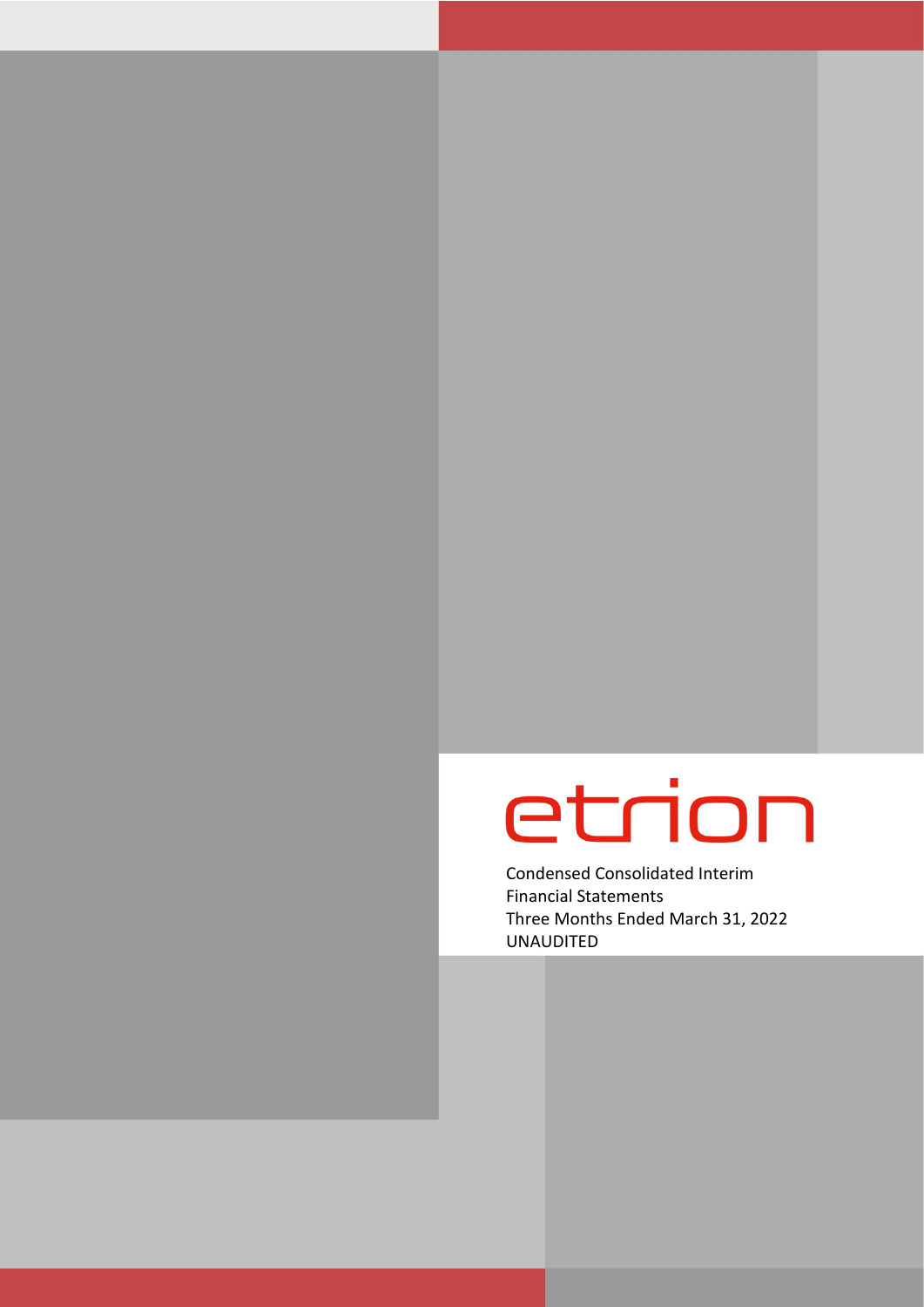### At a Glance **Etrion Corporation**

Etrion Corporation was created as a renewable energy development company. From our inception we have been committed to contributing to the diversification of the energy mix by leveraging the abundance of renewable resources to generate clean, reliable and costeffective solar energy.

In 2021, Etrion sold all its operating and under construction solar parks in Japan to two different Japanese consortiums. Subject to the possibility of the Board identifying other potential business opportunities, the Company may deploy the remaining capital into a new venture or complete its windup activities and proceed with the dissolution within approximately 36 months after the sale of the Japanese assets. Any cash remaining at the completion of the windup activities and settlement of all liabilities of the Company will be distributed to shareholders.



For more information about our Company, take a look on our website at: www.etrion.com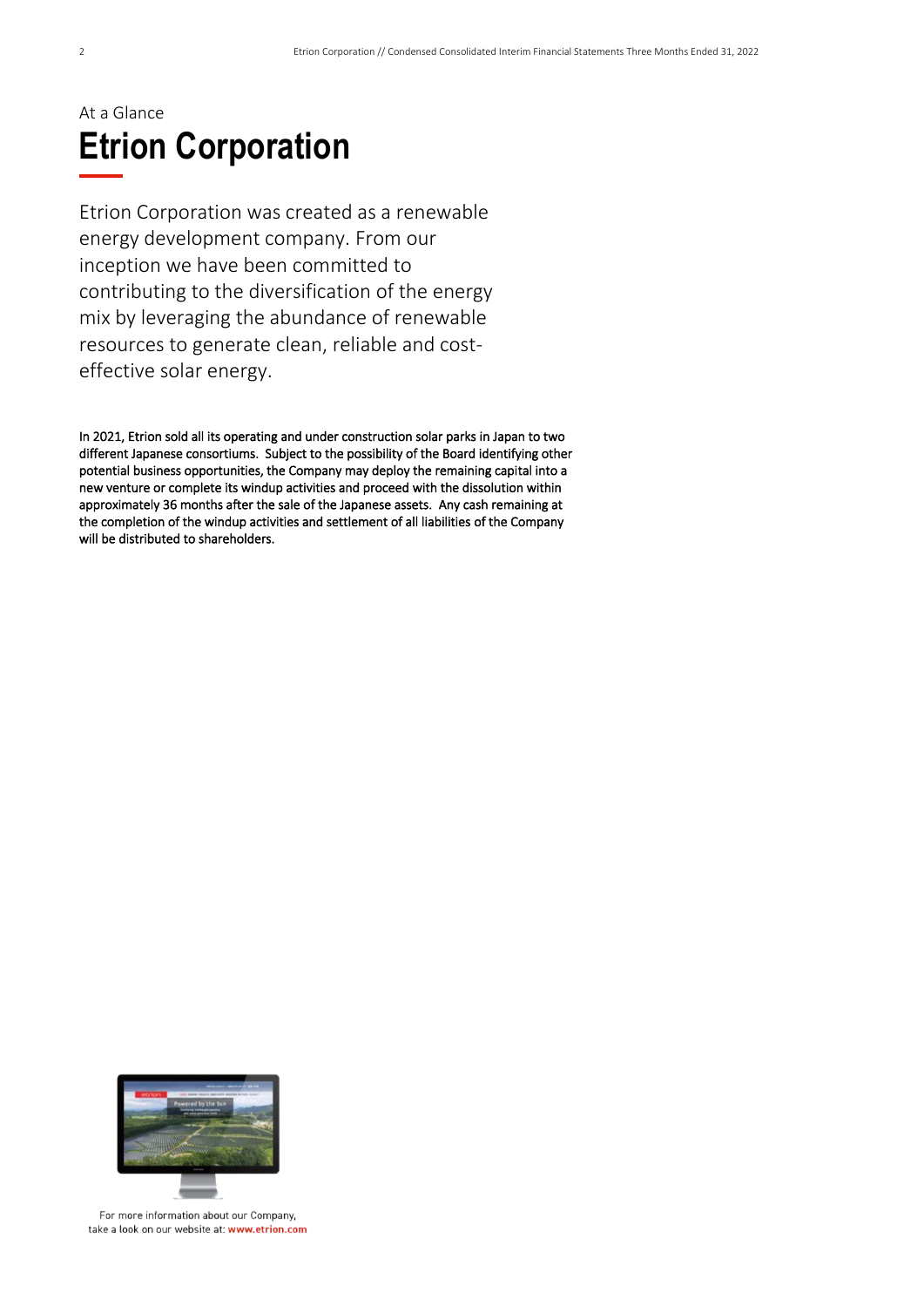### Contents **In this Report**

#### Financial statements

| Condensed consolidated interim statement of net loss          |                |
|---------------------------------------------------------------|----------------|
| and comprehensive net loss                                    | 5              |
| Condensed consolidated interim balance sheet                  | 6              |
| Condensed consolidated interim statement of changes in equity | $\overline{7}$ |
| Condensed consolidated interim statement of cash flow         | 8              |
| Notes to the consolidated financial statements                |                |
| <b>General information</b><br>Note 1                          | 10             |
| Note 2 Summary of significant accounting policies             | 10             |
| Accounting estimates and assumptions<br>Note 3                | 10             |
| Segment reporting<br>Note 4                                   | 11             |
| Discontinued operations<br>Note 5                             | 11             |
| General and administrative expenses<br>Note 6                 | 11             |
| Other expense<br>Note 7                                       | 11             |
| Net finance costs<br>Note 8                                   | 12             |
| Income taxes<br>Note 9                                        | 12             |
| Note 10 Loss per share                                        | 13             |
| Note 11 Cash and cash equivalents                             | 11             |
| Note 12 Other receivables                                     | 13             |
| Note 13 Share capital                                         | 13             |
| Note 14 Share-based payments                                  | 13             |
| Note 15 Trade and other payables                              | 14             |
| Note 16 Related parties                                       | 14             |
| Note 17 Financial assets and liabilities                      | 15             |
| Note 18 Contingencies                                         | 15             |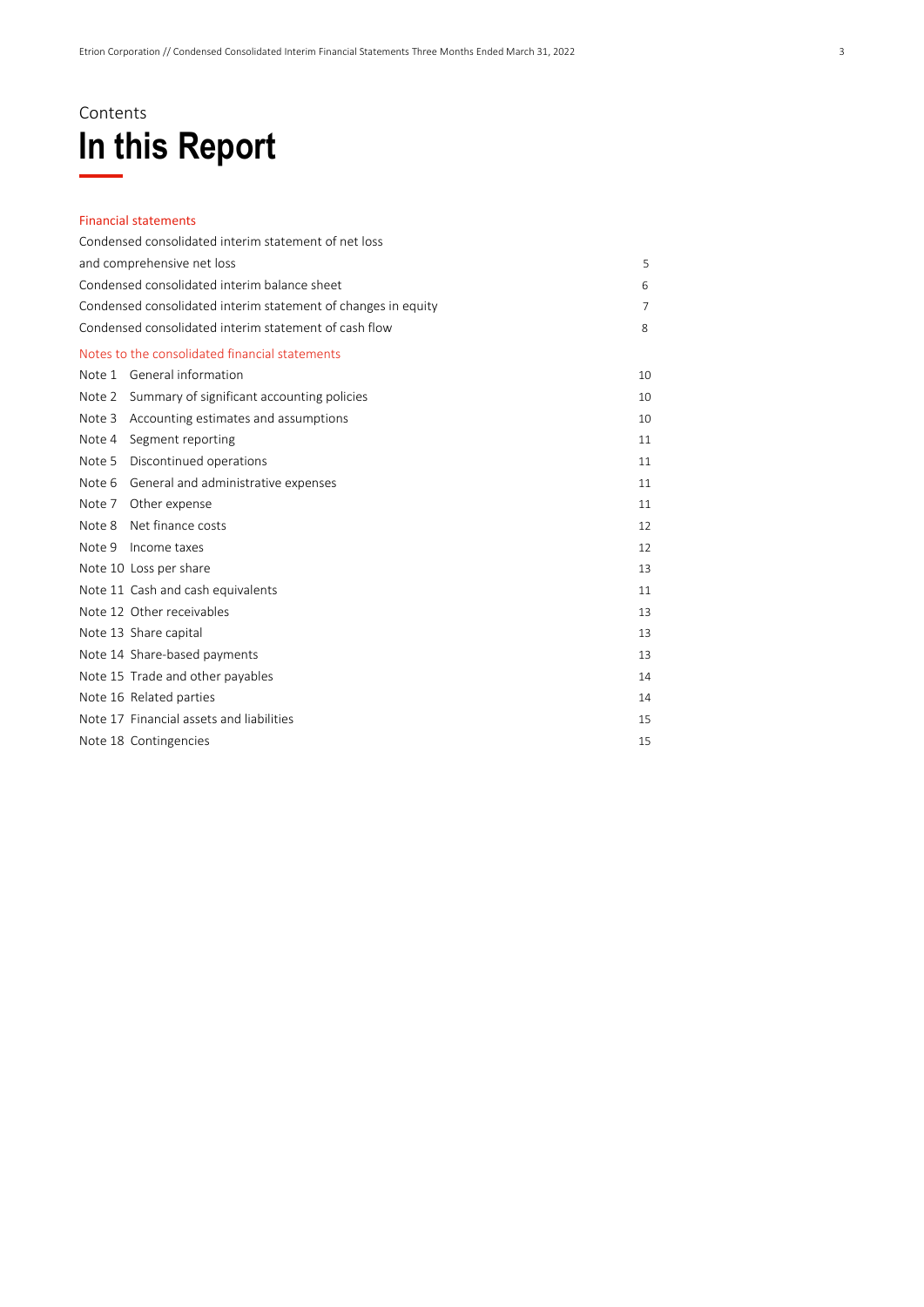## **FINANCIAL STATEMENTS**

| ĥ |
|---|
|   |
|   |
|   |

The accompanying condensed consolidated unaudited interim financial statements of the Company for the three months ended March 31, 2022, have been prepared by and are the responsibility of the Company's management. The Company's independent auditor has not performed a review of these financial statements. Readers are cautioned that these condensed consolidated unaudited interim financial statements may not be appropriate for their purposes.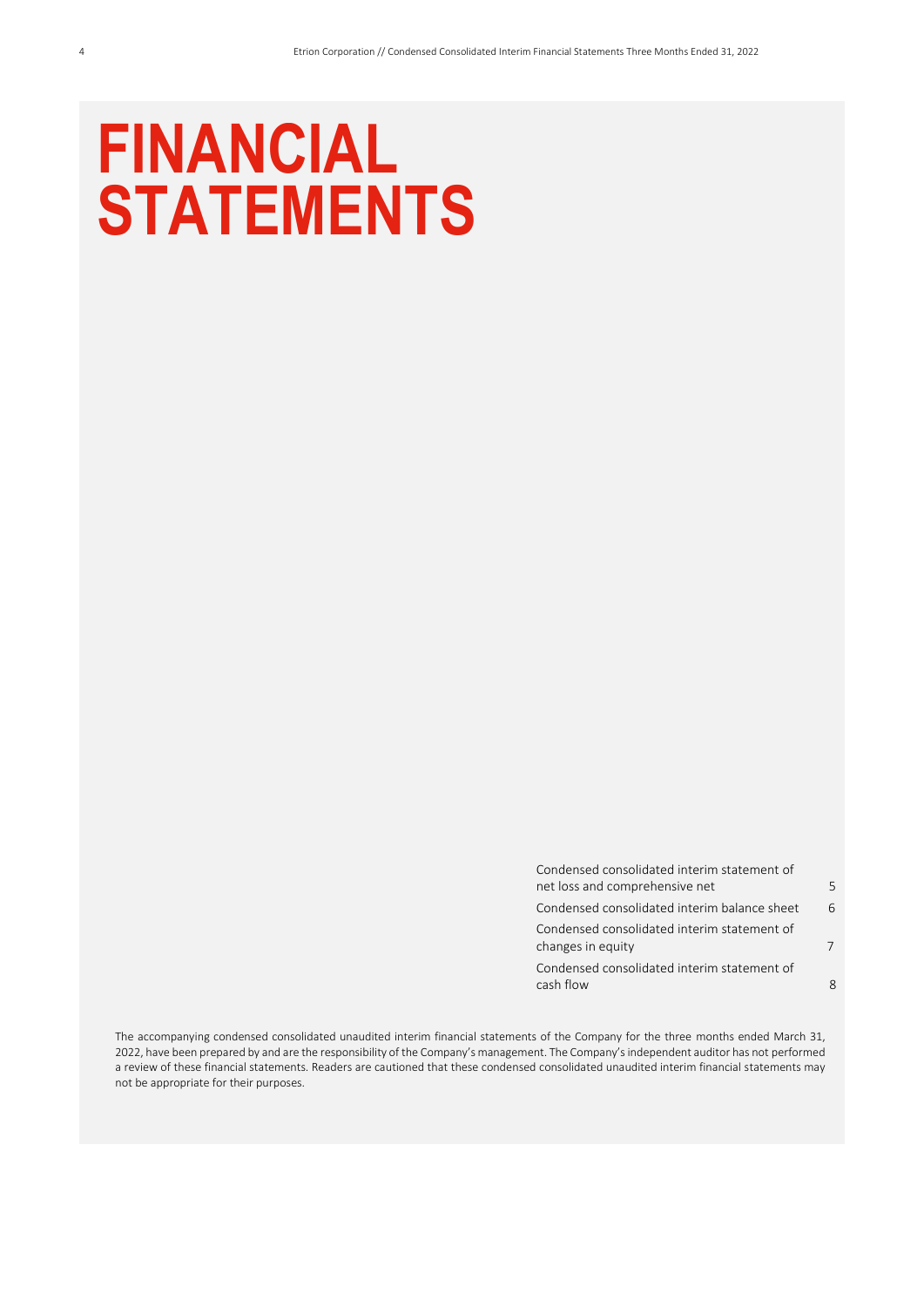#### Condensed consolidated interim statement of net loss and comprehensive net loss

For the three months ended March 31, 2022 and 2021 UNAUDITED Expressed in US\$'000

|                                                                       |    | Three months ended |          |
|-----------------------------------------------------------------------|----|--------------------|----------|
|                                                                       |    | $Q1 - 22$          | $Q1-21$  |
| Continuing operations                                                 |    |                    |          |
| General and administrative expenses                                   | 6  | (790)              | (1,682)  |
| Other expense                                                         | 7  | (25)               | (133)    |
| <b>Operating loss</b>                                                 |    | (815)              | (1, 815) |
| Finance income                                                        | 8  |                    | 102      |
| Finance costs                                                         | 8  | (3,986)            | (657)    |
| Net finance costs                                                     |    | (3,986)            | (555)    |
| Loss before income tax                                                |    | (4,801)            | (2,370)  |
| Income tax expense                                                    | 9  | (36)               | (83)     |
| Loss for the period from continuing operations                        |    | (4,837)            | (2, 453) |
| Profit from discontinued operations, net of tax                       | 5  |                    | 923      |
| Net loss for the period                                               |    | (4,837)            | (1,530)  |
| Other comprehensive (loss) income                                     |    |                    |          |
| Items that may be reclassified to profit and loss:                    |    |                    |          |
| Gain (Loss) on currency translation                                   |    | 3,139              | (1, 722) |
| Gain (Loss) on cash flow hedges, net of tax - discontinued operations |    |                    | 818      |
| Total other comprehensive loss                                        |    | (1,698)            | (904)    |
| Total comprehensive net loss for the period                           |    | (1,698)            | (2, 434) |
| Loss attributable to:                                                 |    |                    |          |
| Owners of the parent                                                  |    | 4,837              | (1, 530) |
| Total                                                                 |    | (4,837)            | (1,530)  |
| Total comprehensive loss attributable to:                             |    |                    |          |
| Owners of the parent                                                  |    | (1,698)            | (2,434)  |
| <b>Total</b>                                                          |    | (1,698)            | (2, 434) |
| Total comprehensive loss attributable to owners of the Company:       |    |                    |          |
| Continuing operations                                                 |    | (1,698)            | (4, 175) |
| Discontinued operations                                               |    |                    | 1,741    |
| <b>Total</b>                                                          |    | (1,698)            | (2, 434) |
| Basic and diluted loss per share from continuing operations           | 10 | \$(0.01)           | \$(0.01) |
| Basic and diluted loss per share for the period                       | 10 | \$(0.01)           | \$(0.01) |
|                                                                       |    |                    |          |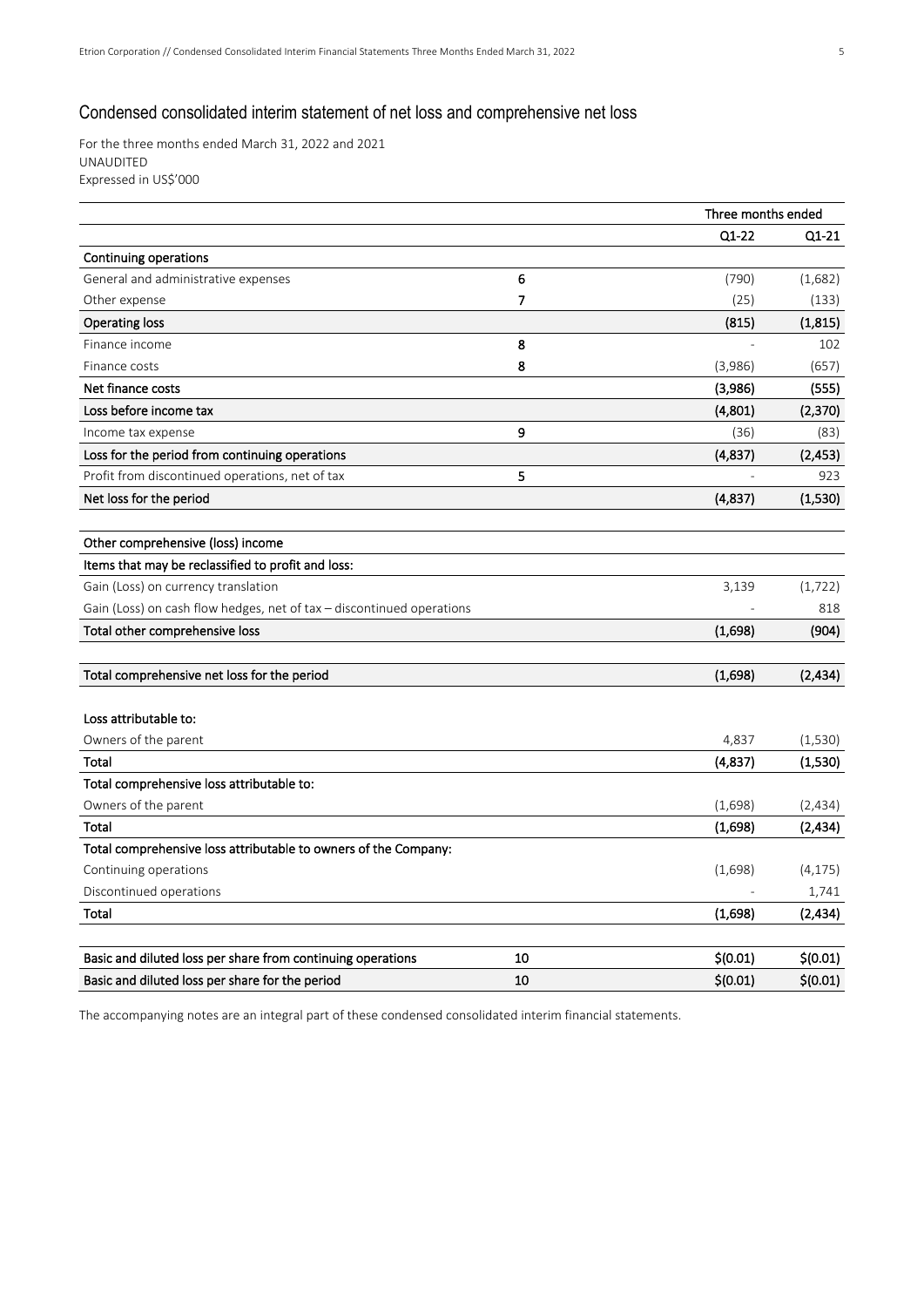#### Condensed consolidated interim balance sheet

As at March 31, 2022 UNAUDITED Expressed in US\$'000

|                                        |             | March 31 | December 31 |
|----------------------------------------|-------------|----------|-------------|
|                                        | <b>Note</b> | 2022     | 2021        |
| Assets                                 |             |          |             |
| Non-current assets                     |             |          |             |
| Deferred income tax assets             |             | 43       | 44          |
| Total non-current assets               |             | 43       | 44          |
| <b>Current assets</b>                  |             |          |             |
| Other receivables                      | 12          | 474      | 541         |
| Cash and cash equivalents              | 11          | 18,096   | 20,578      |
| <b>Total current assets</b>            |             | 18,570   | 21,119      |
| <b>Total assets</b>                    |             | 18,614   | 21,163      |
|                                        |             |          |             |
| Equity                                 |             |          |             |
| Attributable to common shareholders    |             |          |             |
| Share capital                          | 13          | 2,055    | 2,055       |
| Contributed surplus                    |             | 9,461    | 9,461       |
| Other reserves                         |             | (1,507)  | (4,646)     |
| Retained earnings (accumulated losses) |             | 5,749    | 10,587      |
| <b>Total equity</b>                    |             | 15,758   | 17,457      |
| <b>Liabilities</b>                     |             |          |             |
| Non-current liabilities                |             |          |             |
| Employment benefit obligations         |             | 1,402    | 1,422       |
| <b>Total non-current liabilities</b>   |             | 1,402    | 1,422       |
| <b>Current liabilities</b>             |             |          |             |
| Trade and other payables               | 15          | 1,421    | 2,204       |
| Current tax liabilities                | 9           | 33       | 80          |
| <b>Total current liabilities</b>       |             | 1,454    | 2,284       |
| <b>Total liabilities</b>               |             | 2,856    | 3,706       |
| Total equity and liabilities           |             | 18,614   | 21,163      |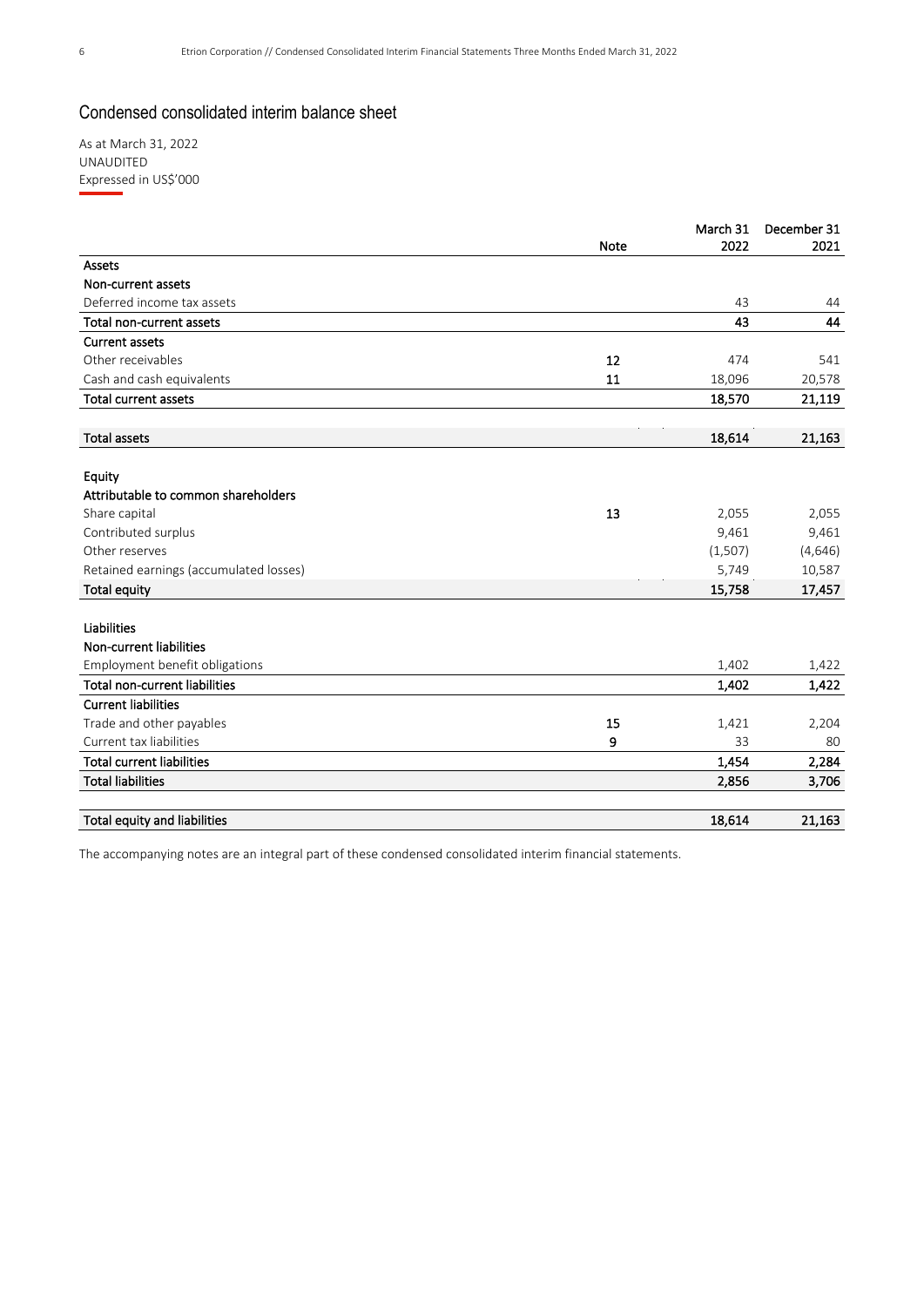#### Condensed consolidated statement of changes in equity

For the three months ended March 31, 2022 and 2021 UNAUDITED Expressed in US\$'000

|                                                          |                          | Contributed              | Other    | Accumulated<br>(losses) | Reserve of<br>disposal group |                     |
|----------------------------------------------------------|--------------------------|--------------------------|----------|-------------------------|------------------------------|---------------------|
|                                                          | Share capital            | surplus                  | reserves | earnings                | held for sale                | <b>Total equity</b> |
| Balance at January 1, 2021                               | 111,304                  | 13,641                   | 1,916    | (92, 556)               | (12, 793)                    | 21,512              |
| Comprehensive income:                                    |                          |                          |          |                         |                              |                     |
| Loss for the period                                      |                          |                          |          | (1,530)                 |                              | (1,530)             |
| Other comprehensive income<br>$(\text{loss})$ :          |                          |                          |          |                         |                              |                     |
| Cash flow hedges (net of tax)                            |                          |                          | 818      |                         |                              | 818                 |
| Discontinued operations                                  | 5                        |                          | (818)    |                         | 818                          |                     |
| Currency translation                                     |                          | $\overline{\phantom{0}}$ | (1, 722) |                         |                              | (1, 722)            |
| Total comprehensive (loss) income                        | $\overline{\phantom{0}}$ | $\overline{\phantom{0}}$ | (1, 722) | (1,530)                 | 818                          | (2, 434)            |
|                                                          |                          |                          |          |                         |                              |                     |
| Transactions with owners in their<br>capacity as owners: |                          |                          |          |                         |                              |                     |
| Share-based payments                                     |                          | 132                      |          |                         |                              | 132                 |
| Balance at March 31, 2021                                | 111,304                  | 13,773                   | 194      | (94,086)                | (11, 975)                    | 19,210              |
|                                                          |                          |                          |          |                         |                              |                     |
| Balance at January 1, 2022                               | 2,055                    | 9,461                    | (4,646)  | 10,587                  |                              | 17,457              |
| Comprehensive loss:                                      |                          |                          |          |                         |                              |                     |
| Loss for the period                                      |                          |                          |          | (4,837)                 |                              | (4,837)             |
| Other comprehensive income<br>$(\text{loss})$ :          |                          |                          |          |                         |                              |                     |
| Currency translation                                     |                          | $\overline{\phantom{a}}$ | 3,139    |                         | $\overline{\phantom{a}}$     | 3,139               |
| Total comprehensive (loss) income                        | $\overline{a}$           | $\overline{\phantom{0}}$ | 3,139    | (4,837)                 |                              | (4,837)             |
| Balance at March 31 2022                                 | 2,055                    | 9,461                    | (1,507)  | 5,749                   |                              | 15,758              |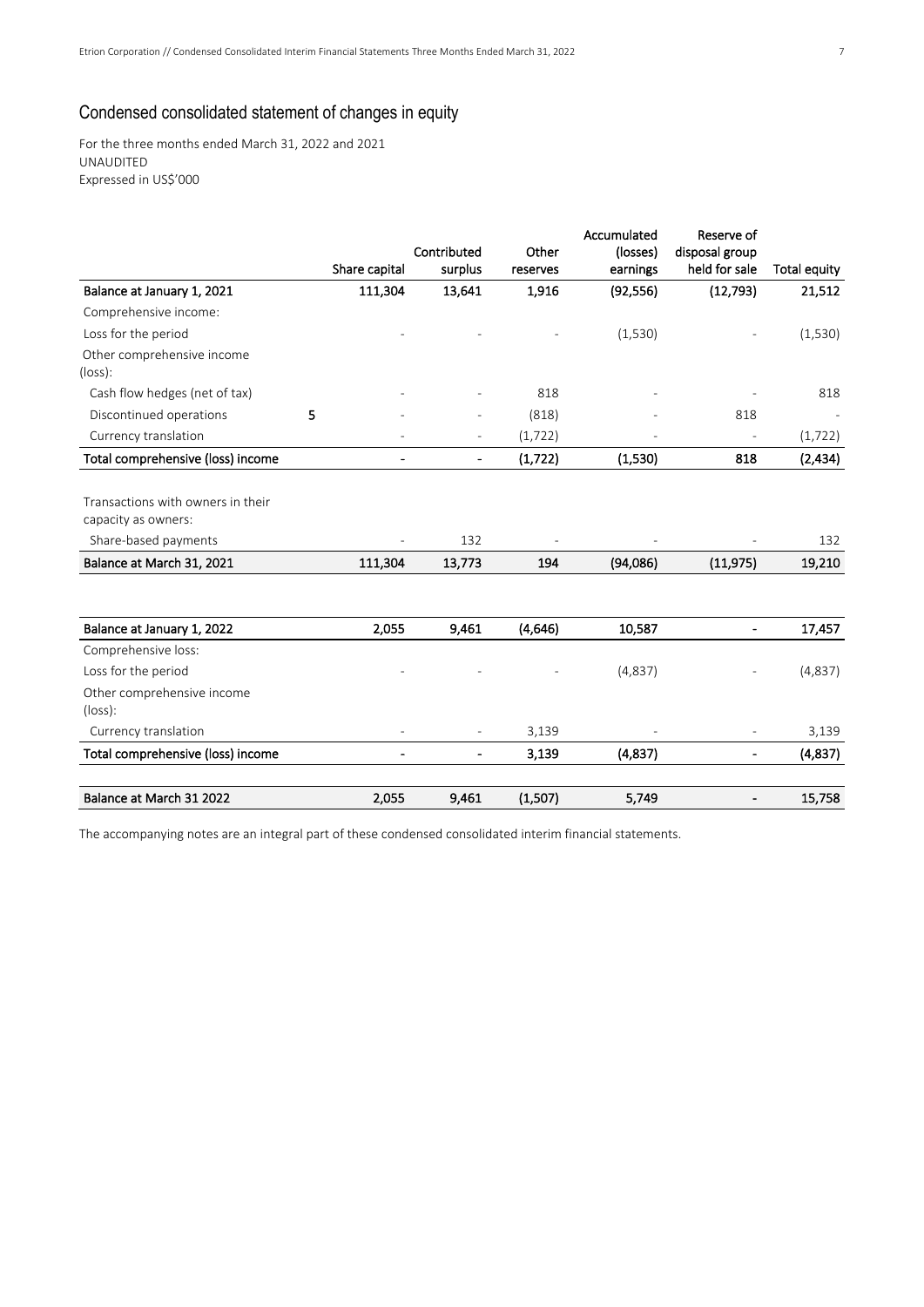#### Condensed consolidated interim statement of cash flow

For the three months ended March 31, 2022 and 2021 UNAUDITED Expressed in US\$'000

|                                                               |      | Three months ended       |           |
|---------------------------------------------------------------|------|--------------------------|-----------|
|                                                               | Note | $Q1-22$                  | Q1-21     |
| <b>Operating activities:</b>                                  |      |                          |           |
| Net income for the period                                     |      | (4,837)                  | (1,530)   |
| Less: net income from discontinued operations                 |      | L,                       | 923       |
| Loss for the period from continuing operations                |      | (4,837)                  | (2, 453)  |
| Adjustments for:                                              |      |                          |           |
| Depreciation and amortization                                 | 6    |                          | 33        |
| Income tax expense                                            | 9    | 36                       | 83        |
| Share-based payment expense                                   | 6/14 |                          | 132       |
| Interest expense on corporate bonds                           | 8    |                          | 570       |
| Loss on call option                                           | 8    |                          | 117       |
| Foreign exchange gain                                         | 8    | 3,951                    | (102)     |
| Other expense                                                 |      | (25)                     | 131       |
| Sub-total                                                     |      | (875)                    | (1,489)   |
| Changes in working capital:                                   |      |                          |           |
| Trade and other receivables                                   |      | (67)                     | (340)     |
| Trade and other payables                                      |      | (803)                    | (1, 455)  |
| Income tax paid                                               |      |                          | (83)      |
| Net cash outflow from continuing operations                   |      | (1, 745)                 | (3, 367)  |
| Net cash inflow from discontinued operations                  |      |                          | 1,396     |
| Total cash flow (used in) generated from operating activities |      | (1,745)                  | (1,971)   |
| Financing activities:                                         |      |                          |           |
| Interest paid                                                 |      |                          | (179)     |
| Corporate bond repayment                                      |      |                          | (40, 316) |
| Proceeds from Lundin family loan                              |      |                          | 4,679     |
| Net cash outflow from continuing operations                   |      | $\overline{\phantom{a}}$ | (35, 816) |
| Net cash outflow from discontinued operations                 |      | ÷                        | (144)     |
| Total cash flow used in financing activities                  |      |                          | (35,960)  |
| Net decreased cash and cash equivalents                       |      | (1,745)                  | (37, 931) |
| Effect of exchange rate changes on cash and cash equivalents  |      | (737)                    | (6,884)   |
| Cash and cash equivalents at the beginning of the period      |      | 20,578                   | 109,679   |
| Cash and cash equivalents at the end of the period            | 11   | 18,096                   | 64,864    |
| From continuing operations                                    |      | 18,096                   | 4,865     |
| From discontinued operations                                  |      |                          | 59,999    |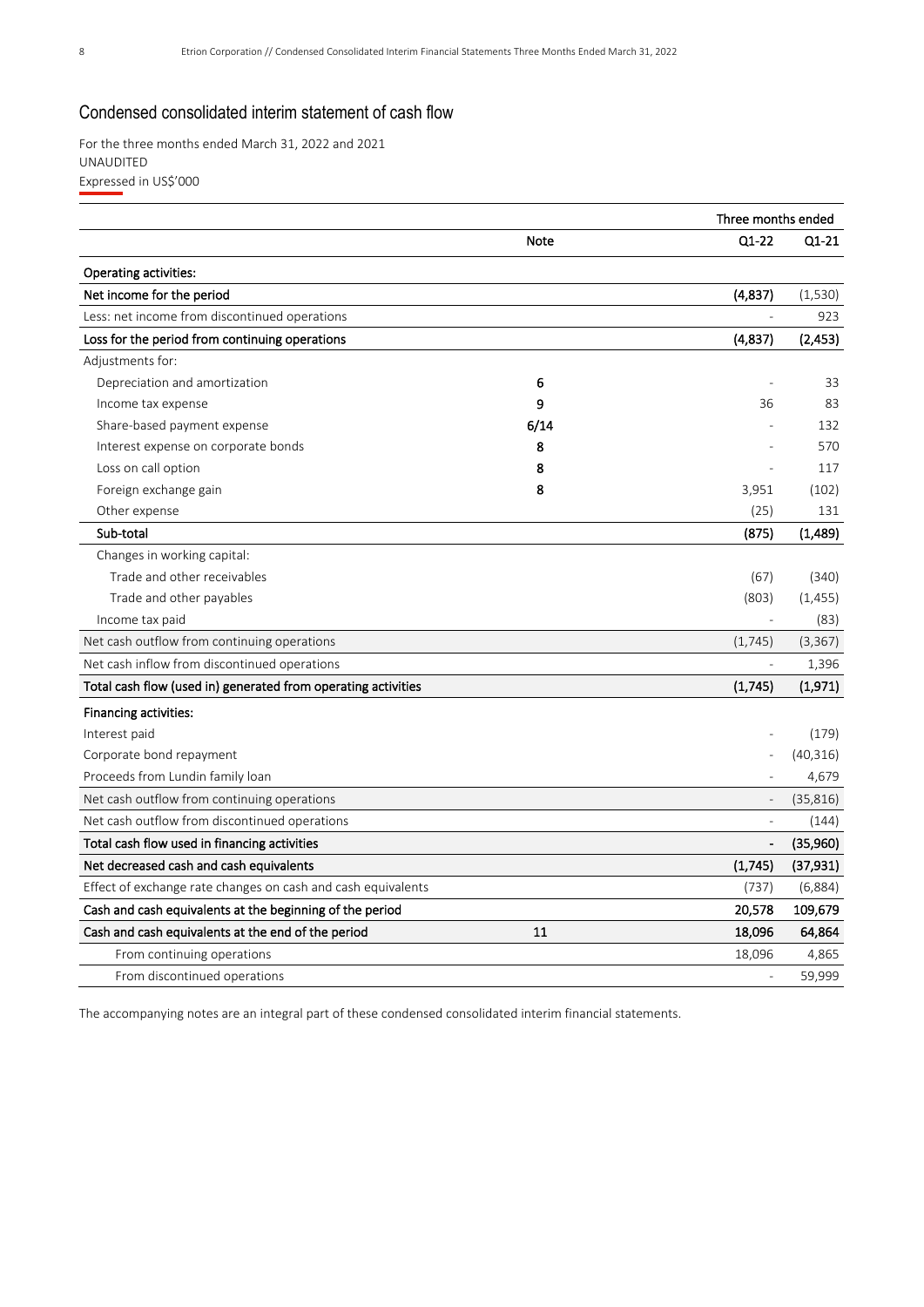## **NOTES TO THE CONDENSED CONSOLIDATED INTERIM FINANCIAL STATEMENTS**

|        | Note 1 General information                           | 10 |
|--------|------------------------------------------------------|----|
|        | Note 2 Summary of significant accounting<br>policies | 10 |
| Note 3 | Accounting estimates and assumptions                 | 10 |
|        | Note 4 Segment reporting                             | 11 |
|        | Note 5 Discontinued operations                       | 11 |
|        | Note 6 General and administrative expenses           | 11 |
|        | Note 7 Other expense                                 | 11 |
|        | Note 8 Net finance costs                             | 12 |
|        | Note 9 Income taxes                                  | 12 |
|        | Note 10 Loss per share                               | 13 |
|        | Note 11 Cash and cash equivalents                    | 13 |
|        | Note 12 Other receivables                            | 13 |
|        | Note 13 Share capital                                | 13 |
|        | Note 14 Share-based payments                         | 13 |
|        | Note 15 Trade and other payables                     | 14 |
|        | Note 16 Related parties                              | 14 |
|        | Note 17 Financial assets and liabilities             | 15 |
|        | Note 18 Contingencies                                | 15 |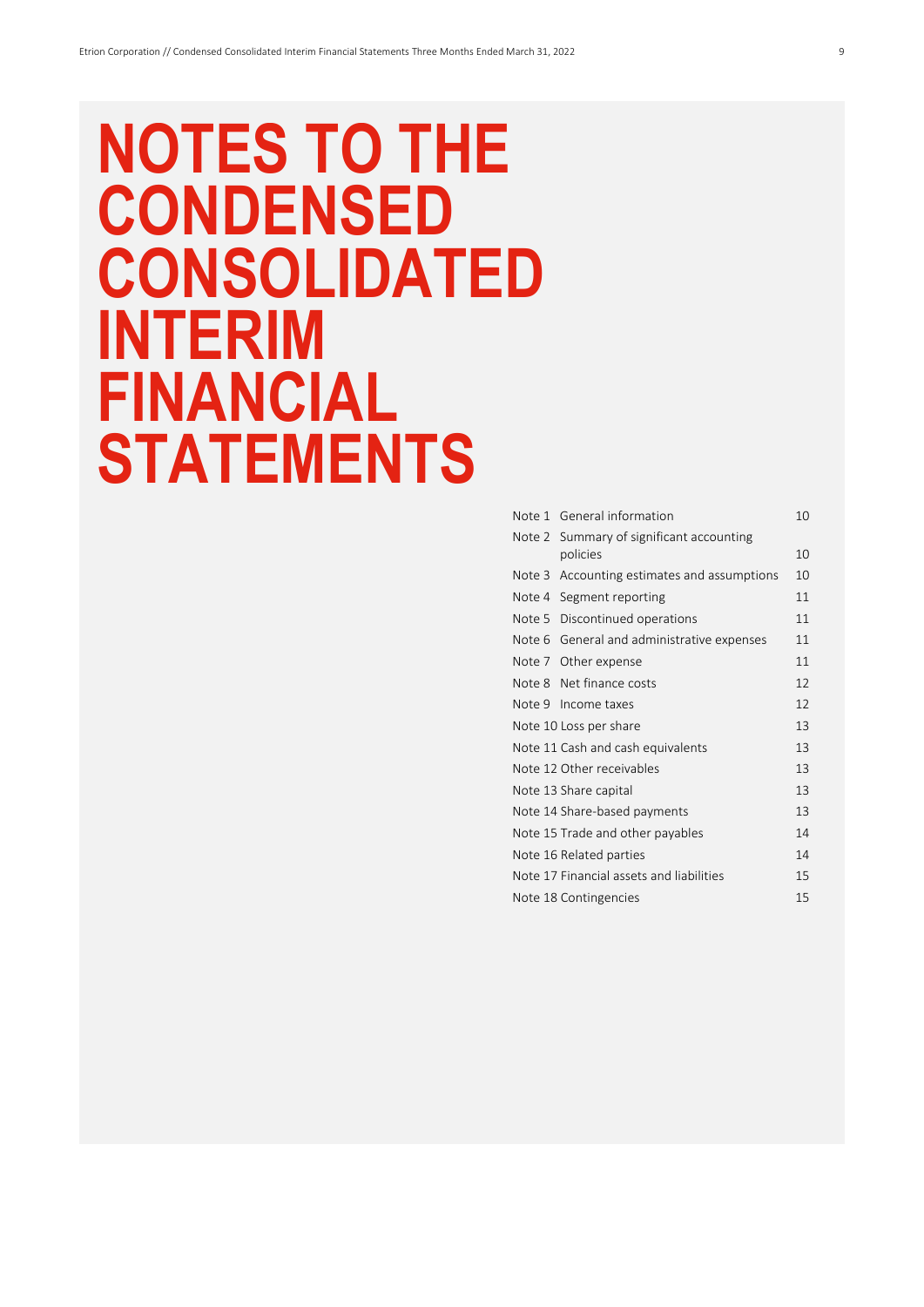#### Notes to the condensed consolidated interim financial statements

For the three months ended March 31, 2022 and 2021 UNAUDITED Expressed in US\$'000 unless otherwise stated

#### 1. General information

Etrion Corporation ("Etrion" or the "Company" or, together with its subsidiaries, the "Group") is incorporated under the laws of the Province of British Columbia, Canada. The address of its registered office is 2200 HSBC Building, 885 West Georgia Street, Vancouver, British Columbia V6C 3E8, Canada.

In 2021, Etrion sold all its operating and under construction solar parks in Japan to two different Japanese consortiums and therefore is no longer owning and operating any solar projects. On August 24, 2021, the Company distributed \$109.2 million to the shareholders as a return of capital, and the share capital was reduced accordingly. Note 13

Further to the sale of all of the Company's assets and the return of capital to shareholders, and in order to minimize the costs and management time associated with the listing of the Corporation's common shares on the Toronto Stock Exchange (the "TSX") and Nasdaq Stockholm stock exchange (the "Nasdaq"), the Company applied to voluntarily delist the common shares. Such delisting from the TSX became effective after the close of trading on September 17, 2021 and from the Nasdaq after the close of trading on January 4, 2022.

The Company plans to retain approximately CAD\$20 million in cash to address any potential warranty claims from the sale of its assets in Japan, corporate obligations, and potential claims as well as wind-up cost.

Subject to the possibility of the Board identifying other potential business opportunities, the Company expects to complete its windup activities and proceed with the dissolution within approximately 36 months after Closing. The Company will make a determination during this period of 36 months whether it will begin a windup process or engage in new businesses.

These condensed consolidated interim financial statements are presented in United States ("US") Dollars ("\$"), which is the Group's presentation currency. The Company's Board of Directors approved these condensed consolidated interim financial statements on May 25 2022.

#### 2. Summary of significant accounting policies

The principal accounting policies applied in the preparation of these consolidated financial statements are set out below. These policies have been consistently applied to all periods presented unless otherwise stated.

#### (a) Basis of preparation

These condensed consolidated interim financial statements have been prepared in accordance with IAS 34, Interim Financial Reporting, using accounting policies consistent with International Financial Reporting Standards ("IFRS"). These condensed consolidated interim financial statements should be read in conjunction with the audited consolidated financial statements for the year ended December 31, 2021. These condensed consolidated interim financial statements have been prepared on the basis of accounting policies, methods of computation and presentation consistent with those applied in the audited consolidated financial statements for the year ended December 31, 2021.

#### (b) Changes in accounting policies and disclosures

The accounting policies adopted in the preparation of the interim condensed consolidated financial statements are consistent with those followed in the preparation of the Group's annual consolidated financial statements for the year ended December 31, 2021. The Group has not early adopted any other standard, interpretation or amendment that has been issued but is not yet effective. There are no other IFRS or interpretations that are not yet effective and that would be expected to have a material impact on the Group.

#### 3. Accounting estimates and assumptions

In connection with the preparation of the Company's condensed consolidated interim financial statements, the Company's management has made assumptions and estimates about future events and applied judgments that affect the reported values of assets, liabilities, revenues, expenses and related disclosures. The assumptions, estimates and judgments are based on historical experience, current trends and other factors that the Company's management believes to be relevant at the time the condensed consolidated interim financial statements are prepared.

On a regular basis, the Company's management reviews the accounting policies, assumptions, estimates and judgments to ensure that the consolidated financial statements are presented fairly in accordance with IFRS. However, because future events and their effects cannot be determined with certainty, actual results could differ from these assumptions and estimates, and such differences could be material. There has been no change to the critical accounting estimates and assumptions used in the preparation of the Company's condensed consolidated interim financial statements for the three months ended March 31, 2022, from those disclosed in the notes to the Company's audited consolidated financial statements for the year ended December 31, 2021.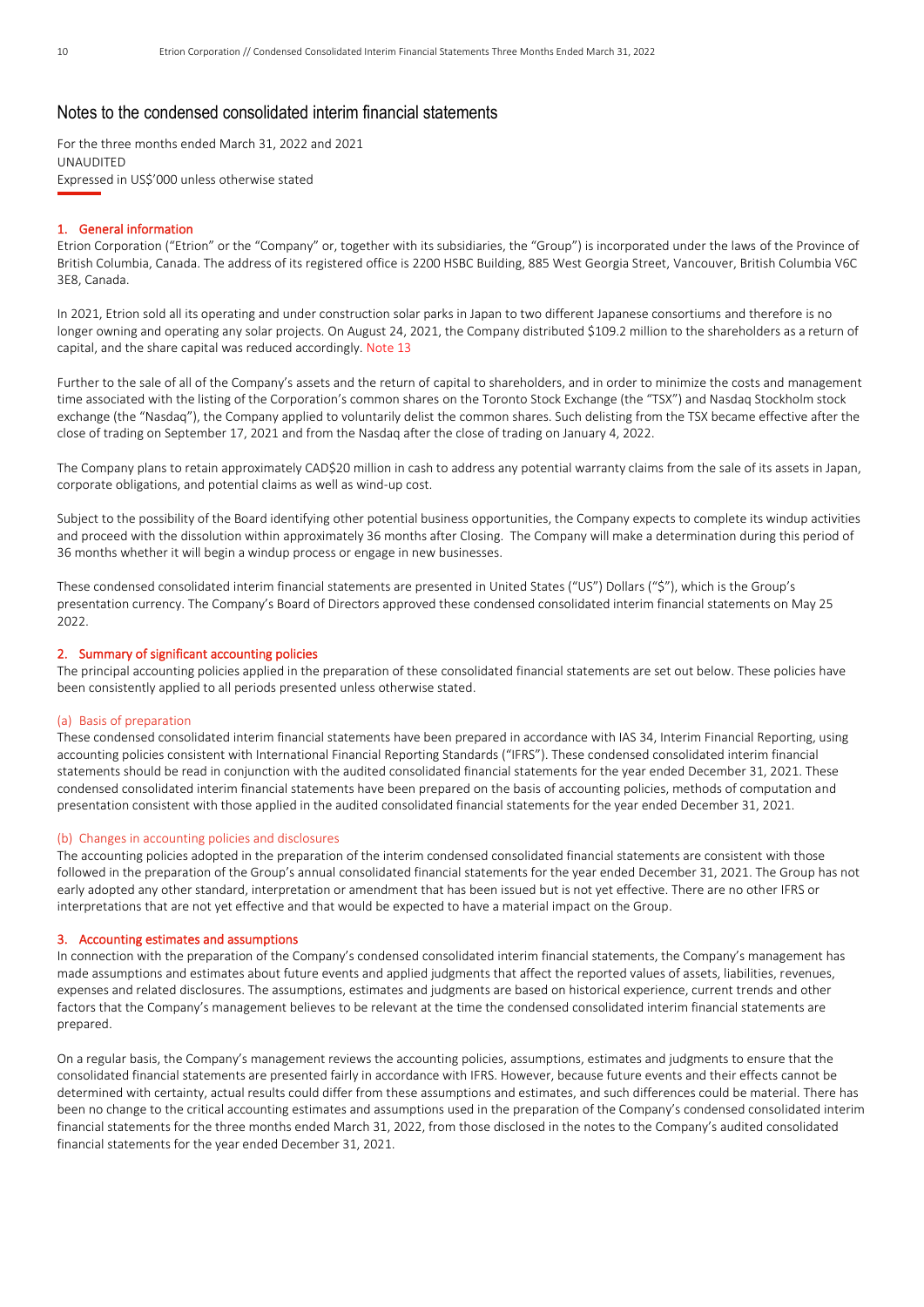#### 4. Segment reporting

In 2022, there is no longer segment reporting information, following the completion of the Company's only segment (Solar Japan) in 2021. The segment was classified as discontinued operations since September 2020. Note 5

#### 5. Discontinued operations and assets held for sale

In 2020, Etrion engaged Mitsubishi UFJ Morgan Stanley Securities Co., Ltd as financial advisor to assist with the sale of the Company's 57 megawatt operating solar portfolio and its 45-megawatt solar park under construction in Japan. The Company's 100% participation in the shares of the Japanese subsidiaries and the shareholder loan outstanding from these entities were both acquired by two consortiums for JPY16.0 billion (\$148.3 million) and JPY131 million (\$1.2 million), respectively.

The results of the Solar Japan discontinued operations for the period are presented below:

|                                                        | Three months ended       |          |
|--------------------------------------------------------|--------------------------|----------|
|                                                        | $Q1-22$                  | $Q1-21$  |
| Revenue                                                | ۰                        | 3,944    |
| Operating expenses                                     | $\overline{\phantom{a}}$ | (1, 135) |
| General and administrative expenses                    |                          | (46)     |
| Other expense                                          | $\overline{\phantom{a}}$ | (2)      |
| <b>EBITDA</b>                                          | $\blacksquare$           | 2,761    |
| Depreciation and amortization                          |                          |          |
| Finance costs                                          | $\overline{\phantom{a}}$ | (1,084)  |
| Income before income tax from discontinued operations  | $\blacksquare$           | 1,677    |
| Income tax expense                                     | $\overline{\phantom{a}}$ | (754)    |
| Net Income for the period from discontinued operations |                          | 923      |

#### 6. General and administrative expenses

|                                           |                          | Three months ended |
|-------------------------------------------|--------------------------|--------------------|
|                                           | Q1-22                    | $Q1-21$            |
| Salaries and benefits                     | 405                      | 509                |
| Board of Directors' fees                  | 20                       | 29                 |
| Share-based payments                      | ٠                        | 132                |
| Professional fees                         | 171                      | 534                |
| Disposal expenses assets-held for sale    | ٠                        | 278                |
| Listing and marketing                     | 18                       | 48                 |
| Depreciation and amortization             | $\overline{\phantom{0}}$ | 33                 |
| Office lease                              | 30                       | 56                 |
| Office, travel and other                  | 146                      | 63                 |
| Total general and administrative expenses | 790                      | 1.682              |

#### 7. Other expense

|                             |         | Three months ended |  |  |
|-----------------------------|---------|--------------------|--|--|
|                             | $Q1-22$ | $Q1-21$            |  |  |
| Unrecoverable VAT and other | 25      | 133                |  |  |
| Total other expense         | 25      | 133                |  |  |

During the three months ended March 31, 2021, the Company recognized a \$0.1 million write-off of unrecoverable VAT from one of its Japanese subsidiaries.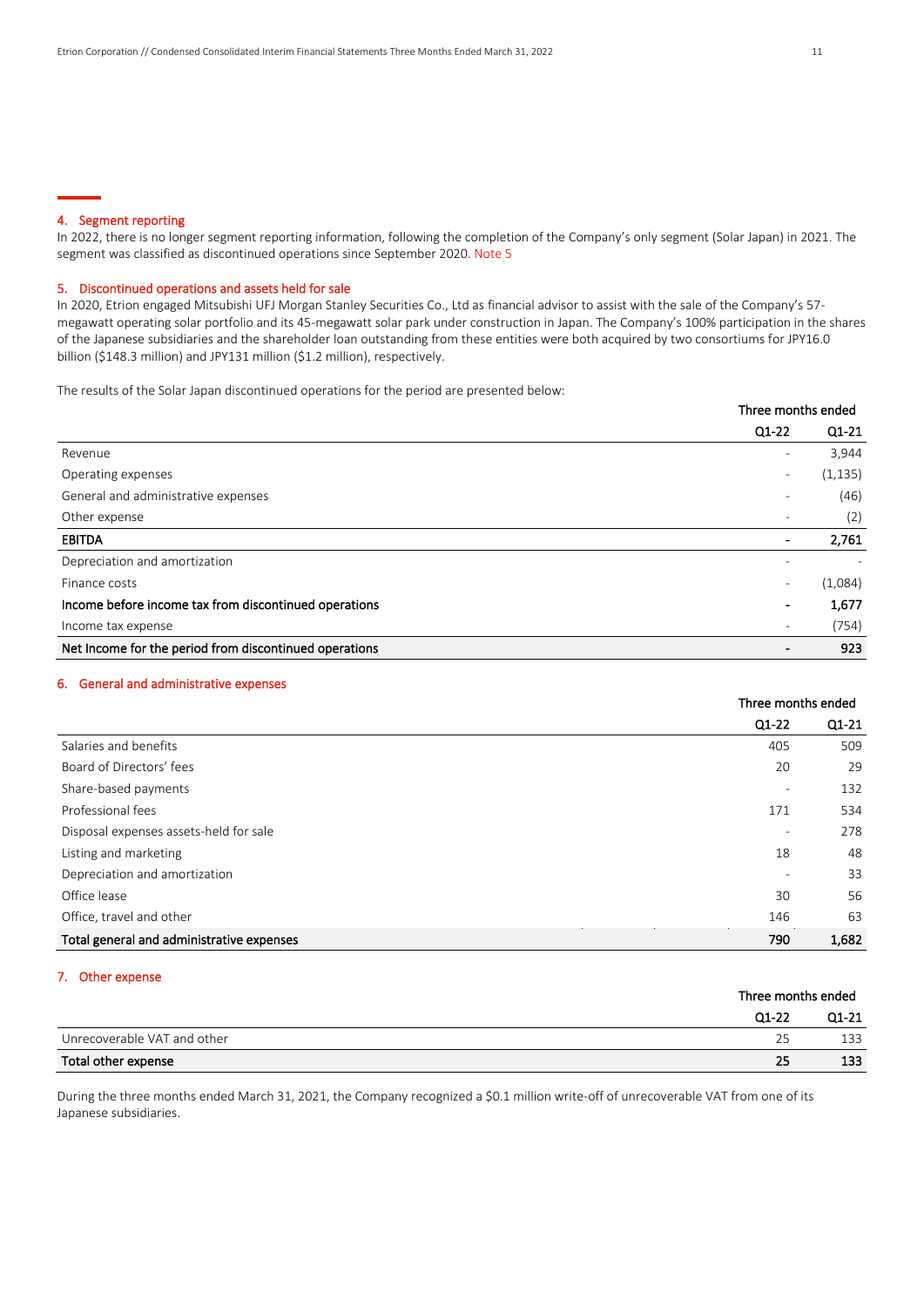#### Notes to the condensed consolidated interim financial statements

For the three months ended March 31, 2022 and 2021 UNAUDITED Expressed in US\$'000 unless otherwise stated

#### 8. Net finance costs

|                                     |                          | Three months ended       |  |
|-------------------------------------|--------------------------|--------------------------|--|
|                                     | $Q1-22$                  | Q1-21                    |  |
| Finance income:                     |                          |                          |  |
| Foreign exchange gain               | $\overline{\phantom{a}}$ | 102                      |  |
| Total finance income                | $\overline{\phantom{a}}$ | 102                      |  |
| Finance costs:                      |                          |                          |  |
| Foreign exchange loss               | 3,951                    | $\overline{\phantom{a}}$ |  |
| Interest expense on corporate bonds | $\overline{\phantom{a}}$ | 64                       |  |
| Loss on call option                 | $\overline{\phantom{a}}$ | 117                      |  |
| Loss on debt extinguishment         | $\overline{\phantom{a}}$ | 435                      |  |
| Other finance costs                 | 35                       | 41                       |  |
| <b>Total finance costs</b>          | 3,986                    | 657                      |  |
| Net finance costs                   | 3,986                    | 555                      |  |

During the three months ended March 31, 2021, the Group recognized an unrealized foreign exchange loss of \$3.9 million associated with intercompany loans with the subsidiary in Luxembourg denominated in Euros. The Group had a fixed rate corporate bonds which was fully repaid on January 7, 2021.During the three months ended March 31, 2021, the Group recognized a finance cost of \$0.4 million together with a loss on call option of \$0.1 million associated with the redemption of the corporate bond.

#### 9. Income taxes

(a) Income tax expense

|                                         | Three months ended |         |  |
|-----------------------------------------|--------------------|---------|--|
|                                         | Q1-22              | $Q1-21$ |  |
| Income tax expense:                     |                    |         |  |
| Corporate income tax (expense) recovery | (36)               | (83)    |  |
| Total income tax (expense) recovery     | (36)               | (83)    |  |

During the three months ended March 31, 2022, the Group recognized an income tax expense of \$36,000 thousand (2021: \$0.1 million) associated with its management services subsidiaries.

#### (b) Current income tax liabilities

|                                      |      | March 31 December 31 |
|--------------------------------------|------|----------------------|
|                                      | 2022 | 2021                 |
| Corporate income tax                 | 33   | 80                   |
| Total current income tax liabilities | 33   | 80                   |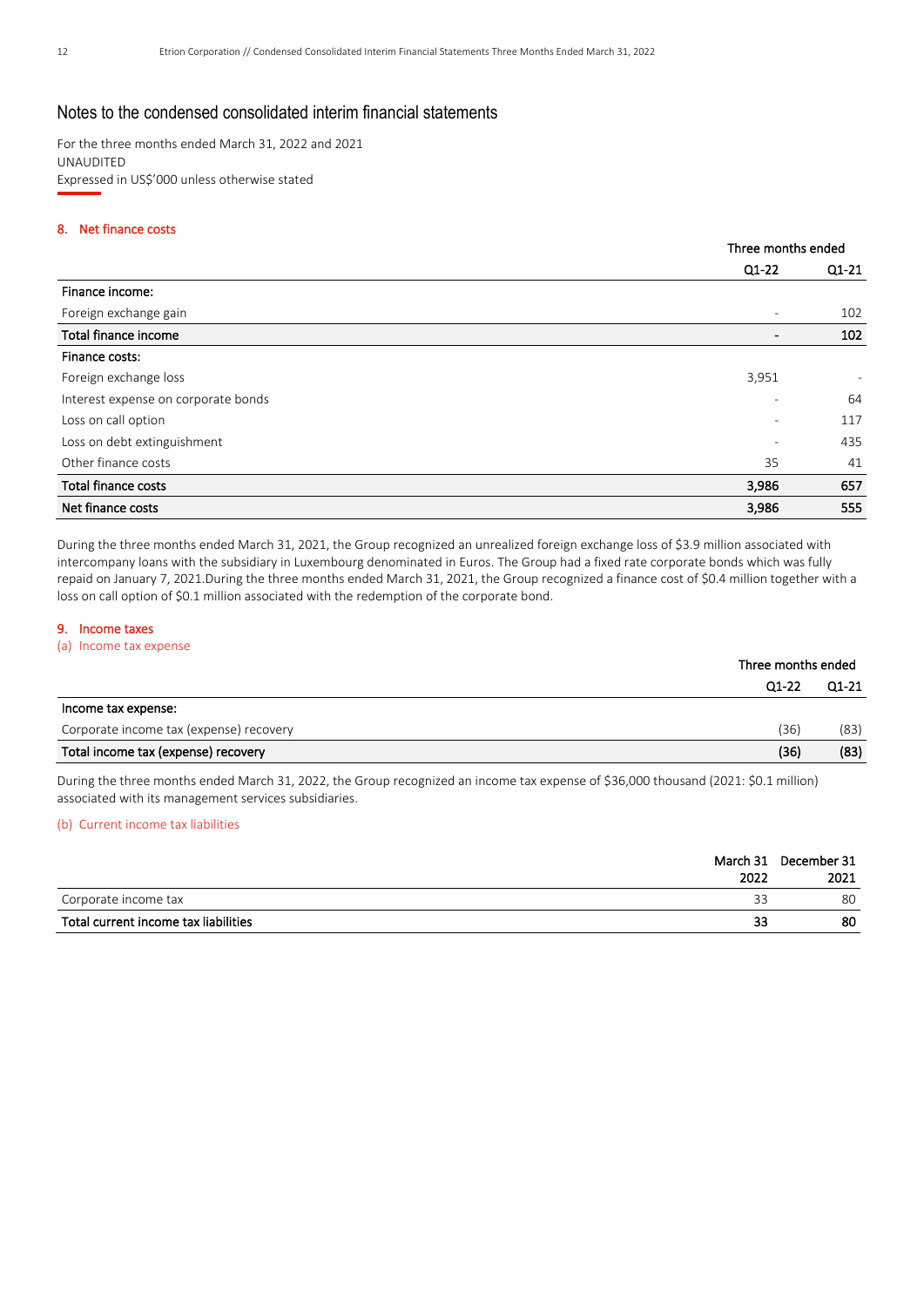#### 10. Loss per share

Basic and diluted loss per share is calculated by dividing the net loss for the period attributable to owners of the Company by the weighted average number of shares outstanding during the period. The calculation of basic and diluted loss per share is as follows:

|                                                        | Three months ended       |               |
|--------------------------------------------------------|--------------------------|---------------|
|                                                        | $Q1-22$                  | $Q1-21$       |
| Income attributable to common shareholders:            |                          |               |
| Loss from continuing operations                        | (4,837)                  | (2, 453)      |
| Income from discontinued operations                    | $\overline{\phantom{0}}$ | 923           |
| Total loss attributable to common shareholders         | (4,837)                  | (1,530)       |
| Weighted average number of thousand shares outstanding | 334,094                  | 334,094       |
| Basic and diluted (loss) earnings per share:           |                          |               |
| Loss from continuing operations                        | \$(0.01)                 | $\zeta(0.01)$ |
| Income from discontinued operations                    | \$0.00                   | \$0.00        |
| Total basic and diluted loss per share                 | \$(0.01)                 | \$(0.01)      |

#### 11. Cash and cash equivalents

The Group's cash and cash equivalents are held in banks in Canada, Luxembourg, Switzerland, the United States and Japan with high and medium grade credit ratings assigned by international credit agencies. The fair value of cash and cash equivalents approximates their carrying value owing to short maturities.

|                                    | March 31<br>2022 | December 31<br>2021 |
|------------------------------------|------------------|---------------------|
| Unrestricted cash at parent level  | 18,096           | 20,578              |
| Total                              | 18,096           | 20,578              |
| 12. Other receivables              |                  |                     |
|                                    | March 31<br>2022 | December 31<br>2021 |
|                                    |                  |                     |
| Current portion:                   |                  |                     |
| VAT account receivables            | 103              | 257                 |
| Advances paid and prepaid expenses | 149              | 139                 |

| Other current assets | $\sim$ $\sim$ | 14 <sup>5</sup> |
|----------------------|---------------|-----------------|
|                      |               |                 |

#### Total other receivables 474 541

#### 13. Share capital

The Company has authorized capital consisting of an unlimited number of common shares, of which 334,094,324 shares are issued and fullypaid and outstanding at March 31, 2022 (December 31, 2021: 334,094,324). In addition, the Company is authorized to issue an unlimited number of preferred shares, issuable in series, none of which have been issued. The common shares of the Company have no par value, are all the same class, carry voting rights, and entitle shareholders to receive dividends as and when declared by the Board of Directors. On August 24, 2021, the Company distributed \$0.327 per share to the shareholders as a return of capital for a total amount of \$109.2 million, and the share capital was reduced accordingly. No dividends were declared during the three months ended March 31, 2022 and 2021.

#### 14. Share-based payments

The Company maintains a Restricted Share Unit (RSU) award plan for employees, consultants, directors, and officers. During the three months ended March 31, 2022, the Group recognized share-based payment of \$nil (2021: \$0.1 million) related to its RSUs scheme. Note 6

Since June 22, 2021, all outstanding RSUs have been fully expensed, following the completion of the sale of the majority of the Company's Japanese assets. On August 24, 2021, the Company settled the RSUs in cash and distributed \$0.327 per RSU to the holders of the RSUs for a total amount of \$5.0 million. The holders of the RSUs will be entitled to additional payments in the event that further distributions of net proceeds from the sale of the Company's assets and/or certain tax refunds are made to shareholders. As of March 31, 2022, the number of Company's outstanding RSUs is 15,300,000.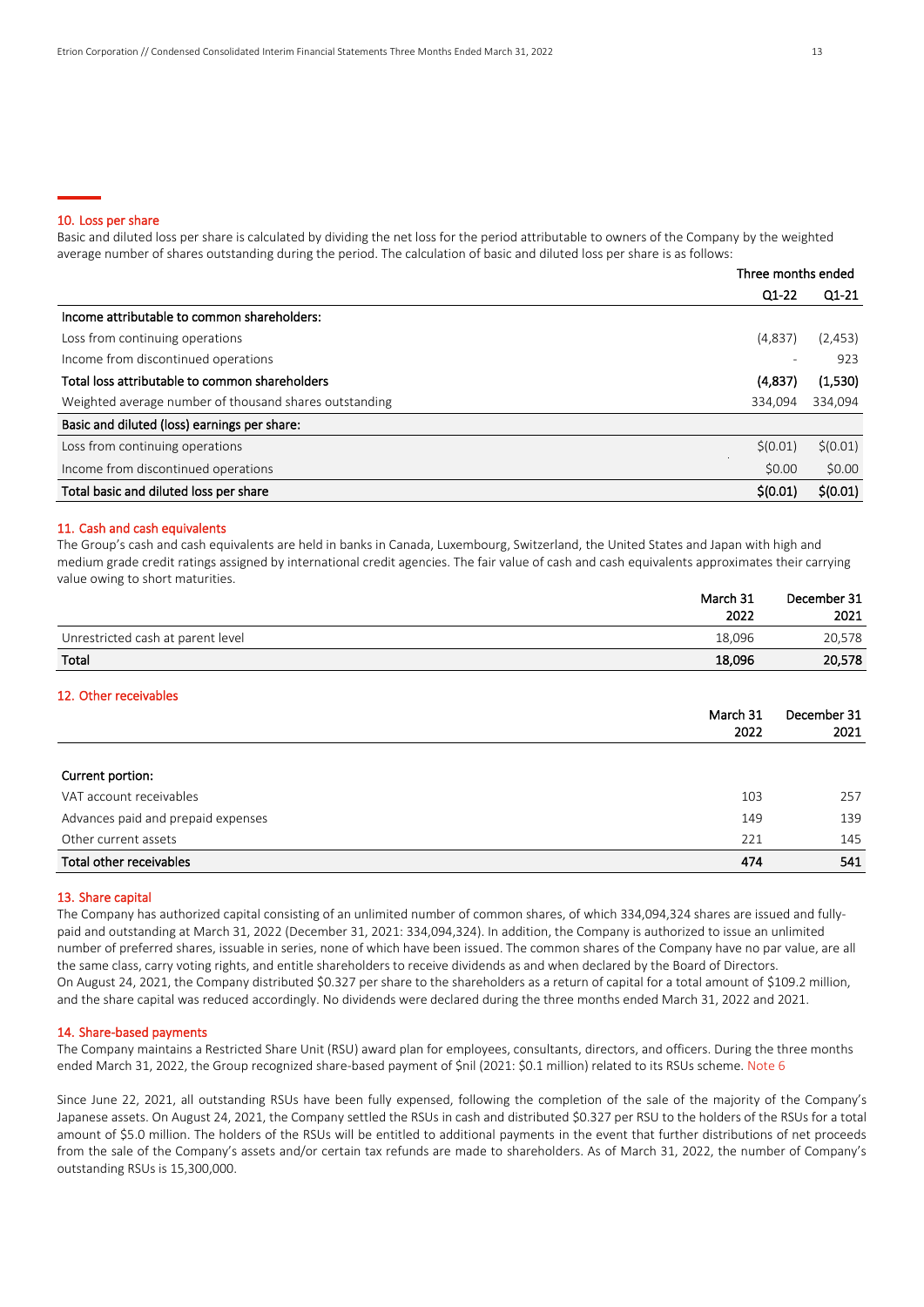#### Notes to the condensed consolidated interim financial statements

For the three months ended March 31, 2022 and 2021 UNAUDITED Expressed in US\$'000 unless otherwise stated

#### 15. Trade and other payables

|                                    | March 31 | December 31 |
|------------------------------------|----------|-------------|
|                                    | 2022     | 2021        |
| <b>Financial liabilities</b>       |          |             |
| Trade payables                     | 41       | 364         |
| <b>Total financial liabilities</b> | 41       | 364         |
| Accrued expenses                   | 774      | 1,234       |
| Other payables                     | 605      | 606         |
| Total trade and other payables     | 1,421    | 2,204       |

#### 16. Related parties

For the purposes of preparing the Company's condensed consolidated interim financial statements, parties are considered to be related if one party has the ability to control the other party, or if one party can exercise significant influence over the other party in making financial and operational decisions. The Company's major shareholder is the Lundin family, which collectively owns through various trusts approximately 36% of the Company's common shares (2021: 36%). Balances and transactions between the Company and its subsidiaries, which are related parties of the Company, have been eliminated on consolidation and are not disclosed below. Details of transactions between the Group and other related parties are disclosed below.

#### (a) Related party transactions

During the three months ended March 31, 2022, the Group entered into the following transactions with related parties:

|                                         | Three months ended       |         |
|-----------------------------------------|--------------------------|---------|
|                                         | Q1-22                    | $Q1-21$ |
| General and administrative expenses:    |                          |         |
| Lundin Energy AB                        |                          |         |
| Lundin SA                               | ۰                        | 30      |
| Finance costs                           |                          |         |
| Lundin family:                          |                          |         |
| - Interest expense                      | $\overline{\phantom{a}}$ | 2       |
| Total transactions with related parties | 32                       | 33      |
|                                         |                          |         |

There were no amounts outstanding to related parties at March 31, 2022 and December 31, 2021.

There were no amounts outstanding from related parties at March 31, 2022 and December 31, 2021.